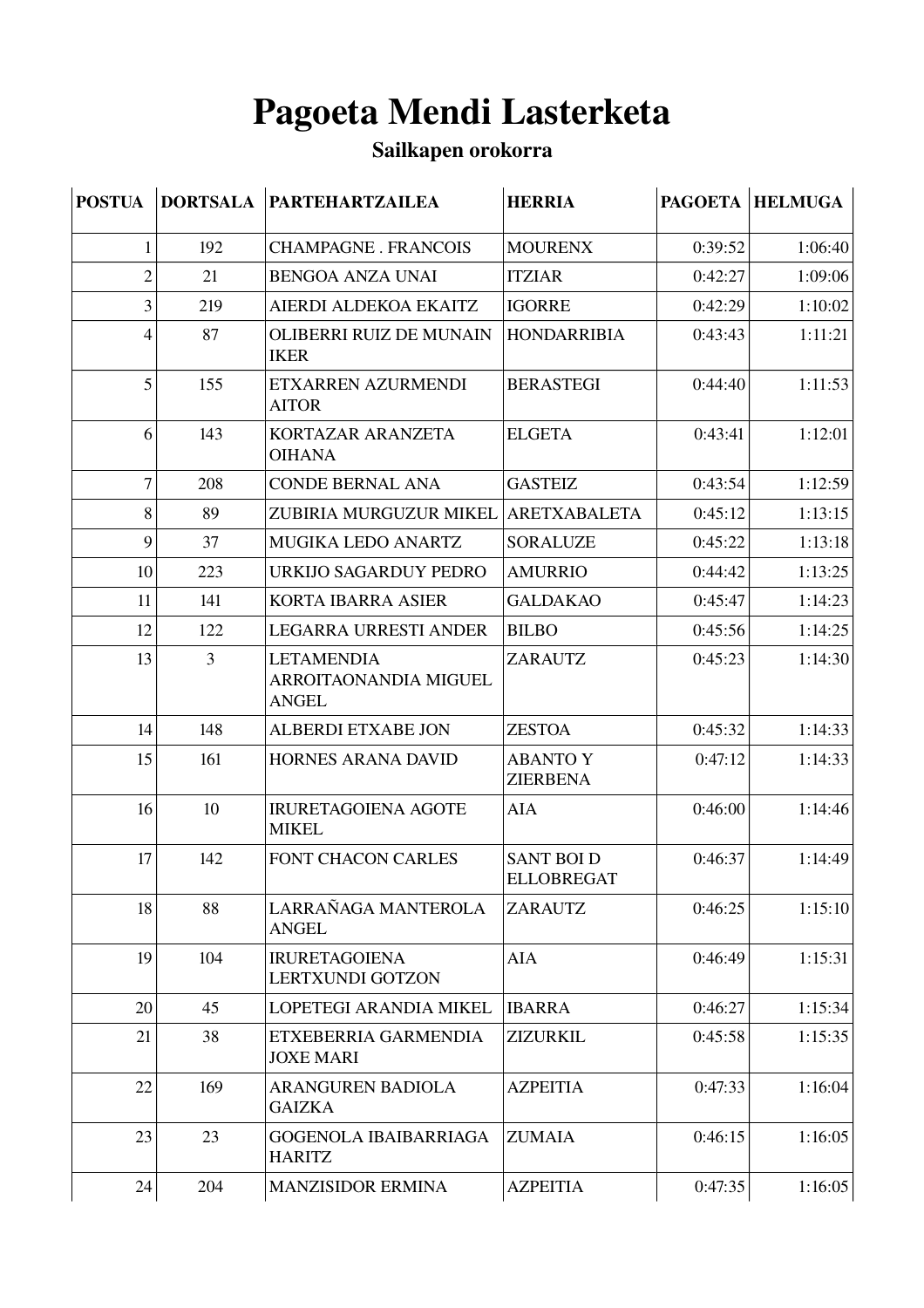|    |                | <b>XABAT</b>                                |                                        |         |         |
|----|----------------|---------------------------------------------|----------------------------------------|---------|---------|
| 25 | 178            | <b>BURGUETE GARRASTAZU</b><br><b>LANDER</b> | <b>ZUMAIA</b>                          | 0:46:33 | 1:16:12 |
| 26 | 91             | URRIZALKI JAUREGI ENEKO                     | <b>ARRASATE</b>                        | 0:47:10 | 1:16:23 |
| 27 | 105            | LOPEZ TRUJILLO LUCIANO                      | <b>LAUDIO</b>                          | 0:47:53 | 1:16:38 |
| 28 | 42             | <b>BIKENDI LARRAÑAGA</b><br><b>JOSEBA</b>   | <b>AZPEITIA</b>                        | 0:47:39 | 1:16:39 |
| 29 | 195            | <b>ALTUNA VEGAS RAMON</b>                   | <b>LASARTE</b>                         | 0:47:17 | 1:16:42 |
| 30 | 130            | <b>GONZALEZ ULE IKER</b>                    | <b>LAS CARRERAS</b>                    | 0:47:37 | 1:16:43 |
| 31 | 70             | <b>MANTEROLA ONDARRA</b><br><b>ASIER</b>    | <b>AIA</b>                             | 0:48:24 | 1:16:51 |
| 32 | $\overline{2}$ | <b>AMILIBIA ARRUTI NEREA</b>                | SANPEDRO--AIA                          | 0:47:06 | 1:17:13 |
| 33 | 172            | SOLAGAISTUA BARRUTIETA<br><b>EUKENI</b>     | <b>ABADIÑO</b>                         | 0:47:36 | 1:17:14 |
| 34 | 99             | <b>BENGOETXEA IRIARTE</b><br><b>JOSEBA</b>  | <b>TOLOSA</b>                          | 0:47:05 | 1:17:14 |
| 35 | 171            | <b>HUIZI OROZ JOSEMA</b>                    | <b>BERA</b>                            | 0:48:17 | 1:18:27 |
| 36 | 94             | <b>MARTIJA ETXEBERRIA</b><br><b>RAFAEL</b>  | <b>ZUMAIA</b>                          | 0:47:52 | 1:18:39 |
| 37 | 234            | OTERMIN MUNAIN IMANOL                       | <b>ADUNA</b>                           | 0:49:28 | 1:18:59 |
| 38 | 19             | ODRIOZOLA MANTEROLA<br><b>OSKAR</b>         | <b>ZARAUTZ</b>                         | 0:48:45 | 1:19:04 |
| 39 | 132            | ETXABE IZAGIRRE MIKEL                       | <b>HERNANI</b>                         | 0:49:47 | 1:19:21 |
| 40 | 33             | ZUBELDIA AIZPURU JOSE<br><b>MARI</b>        | <b>ZARAUTZ</b>                         | 0:47:57 | 1:19:28 |
| 41 | 13             | <b>IMAZ BENGOETXEA MIKEL</b>                | <b>IBARRA</b>                          | 0:49:37 | 1:19:45 |
| 42 | 190            | <b>AZPEITIA INDA JOSEBA</b>                 | <b>DONOSTIA</b>                        | 0:49:04 | 1:19:50 |
| 43 | 63             | MUGUERZA SILVAN IÑIGO                       | <b>ZARAUTZ</b>                         | 0:48:44 | 1:19:53 |
| 44 | 140            | <b>BARAU TOMÃ S JOSEP</b>                   | <b>SANT BOI DE</b><br><b>LLOBREGAT</b> | 0:48:30 | 1:20:02 |
| 45 | 47             | <b>AMILIBIA ESTEIBAR</b><br><b>EGOITZ</b>   | <b>ZUMAIA</b>                          | 0:48:52 | 1:20:05 |
| 46 | $\tau$         | URBISTAZU ARRIETA IÑIGO                     | <b>DONOSTIA</b>                        | 0:48:34 | 1:20:08 |
| 47 | 24             | ROTETA ODRIOZOLA<br><b>XABIER</b>           | <b>ZARAUTZ</b>                         | 0:48:42 | 1:20:12 |
| 48 | 78             | ZUBIAURRE LARRAÑAGA<br>IÑAKI                | <b>ZARAUTZ</b>                         | 0:49:02 | 1:20:12 |
| 49 | 17             | ETXEBERRIA UCIN EGOITZ                      | <b>ZARAUTZ</b>                         | 0:48:46 | 1:20:24 |
| 50 | 147            | LARRAÑAGA ZABALONDO<br><b>AITOR</b>         | <b>ZARAUTZ</b>                         | 0:49:52 | 1:20:45 |
| 51 | 164            | FERNANDEZ SEGURA JUAN                       | <b>SANT BOI DE</b><br><b>LLOBREGAT</b> | 0:49:45 | 1:20:46 |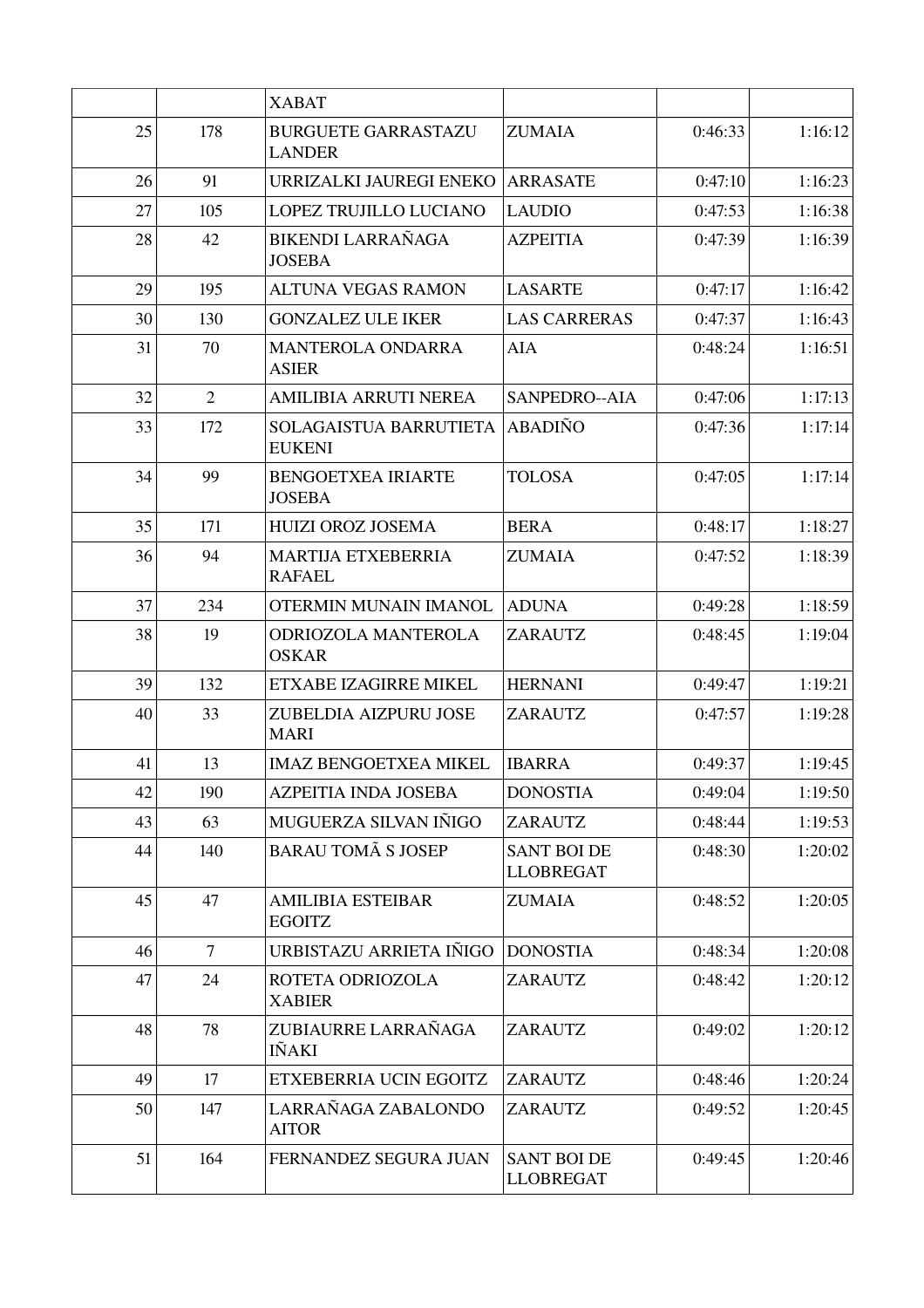| 52 | 231 | <b>GIL FERNANDEZ DE</b><br><b>RETANA PABLO</b>  | <b>GASTEIZ</b>      | 0:49:16 | 1:20:53 |
|----|-----|-------------------------------------------------|---------------------|---------|---------|
| 53 | 84  | ESTEVEZ MARTIN JUANJO                           | <b>USURBIL</b>      | 0:49:44 | 1:20:55 |
| 54 | 25  | SANCHEZ IZQUIERDO PATXI                         | <b>ZARAUTZ</b>      | 0:49:34 | 1:20:58 |
| 55 | 36  | CUERDO MONEO IÑAKI                              | <b>GASTEIZ</b>      | 0:49:54 | 1:20:58 |
| 56 | 101 | ARANGUREN ZUBILLAGA<br><b>IBAN</b>              | <b>ARRASATE</b>     | 0:49:14 | 1:21:05 |
| 57 | 71  | <b>TELLERIA EIZAGIRRE</b><br><b>JULEN</b>       | <b>ZESTOA</b>       | 0:49:38 | 1:21:10 |
| 58 | 119 | SEIN ETXABE BEÑAT                               | PASAI DONIBANE      | 0:48:48 | 1:21:11 |
| 59 | 54  | <b>CID MENOR DAVID</b>                          | <b>LAZKAO</b>       | 0:52:05 | 1:21:33 |
| 60 | 196 | ELVIRA SANCHEZ JOSE<br><b>IGNACIO</b>           | <b>LASARTE ORIA</b> | 0:49:29 | 1:21:48 |
| 61 | 160 | ETXABE URANGA JOXE<br><b>MARI</b>               | <b>AIZARNAZABAL</b> | 0:49:35 | 1:21:49 |
| 62 | 212 | RODRIGUEZ BAGLIETTO<br><b>JUAN RAMON</b>        | <b>EIBAR</b>        | 0:49:56 | 1:22:10 |
| 63 | 186 | <b>ELIZALDE AZKUE XABIER</b>                    | <b>ZUMAIA</b>       | 0:49:27 | 1:22:33 |
| 64 | 59  | <b>MANTEROLA LARRAZA</b><br><b>JOSE IGNACIO</b> | <b>ORIO</b>         | 0:50:22 | 1:23:16 |
| 65 | 57  | <b>SANCHEZ IZQUIERDO</b><br><b>MANUEL</b>       | <b>ZARAUTZ</b>      | 0:50:32 | 1:23:22 |
| 66 | 150 | ELOSUA ODRIOZOLA<br><b>ANDONI</b>               | <b>ZESTOA</b>       | 0:50:20 | 1:23:27 |
| 67 | 28  | <b>JAUREGI OTEGI HARITZ</b>                     | <b>ORIO</b>         | 0:52:30 | 1:23:28 |
| 68 | 124 | <b>MARTIJA ROTETA JOXE</b>                      | <b>AZPEITIA</b>     | 0:51:50 | 1:23:36 |
| 69 | 185 | <b>EPELDE AZKUE XABIER</b>                      | ZARAUTZ             | 0:53:07 | 1:23:36 |
| 70 | 81  | <b>MACARRO CABALLERO</b><br><b>DIEGO</b>        | <b>ZARAUTZ</b>      | 0:51:06 | 1:23:43 |
| 71 | 95  | <b>GARRO ARREGI XABIER</b>                      | <b>ZARAUTZ</b>      | 0:51:16 | 1:23:46 |
| 72 | 18  | <b>ARTOLA ALTUNA PATXI</b>                      | <b>HERNANI</b>      | 0:49:58 | 1:23:55 |
| 73 | 29  | MENDIZABAL ECHANIZ<br><b>ANTON</b>              | <b>ELGOIBAR</b>     | 0:52:03 | 1:24:12 |
| 74 | 102 | <b>ENCINA OYON ADRIAN</b>                       | AIA                 | 0:51:07 | 1:24:15 |
| 75 | 232 | SANTOYO MENDIZABAL<br><b>PRONTXIO</b>           | <b>ORDIZIA</b>      | 0:52:22 | 1:24:15 |
| 76 | 79  | ALZIBAR-ARETXULUAGA<br>YEREGUI IÑAKI            | <b>ZUMAIA</b>       | 0:52:16 | 1:24:16 |
| 77 | 39  | ZENDOIA ELUSTONDO JON                           | <b>ZUMAIA</b>       | 0:52:14 | 1:24:17 |
| 78 | 200 | <b>AIZPURUA ARANBURU</b><br><b>JULEN</b>        | <b>ZUMAIA</b>       | 0:51:00 | 1:24:17 |
| 79 | 184 | <b>UDABE PAGOLA XABIER</b>                      | <b>USURBIL</b>      | 0:52:37 | 1:24:23 |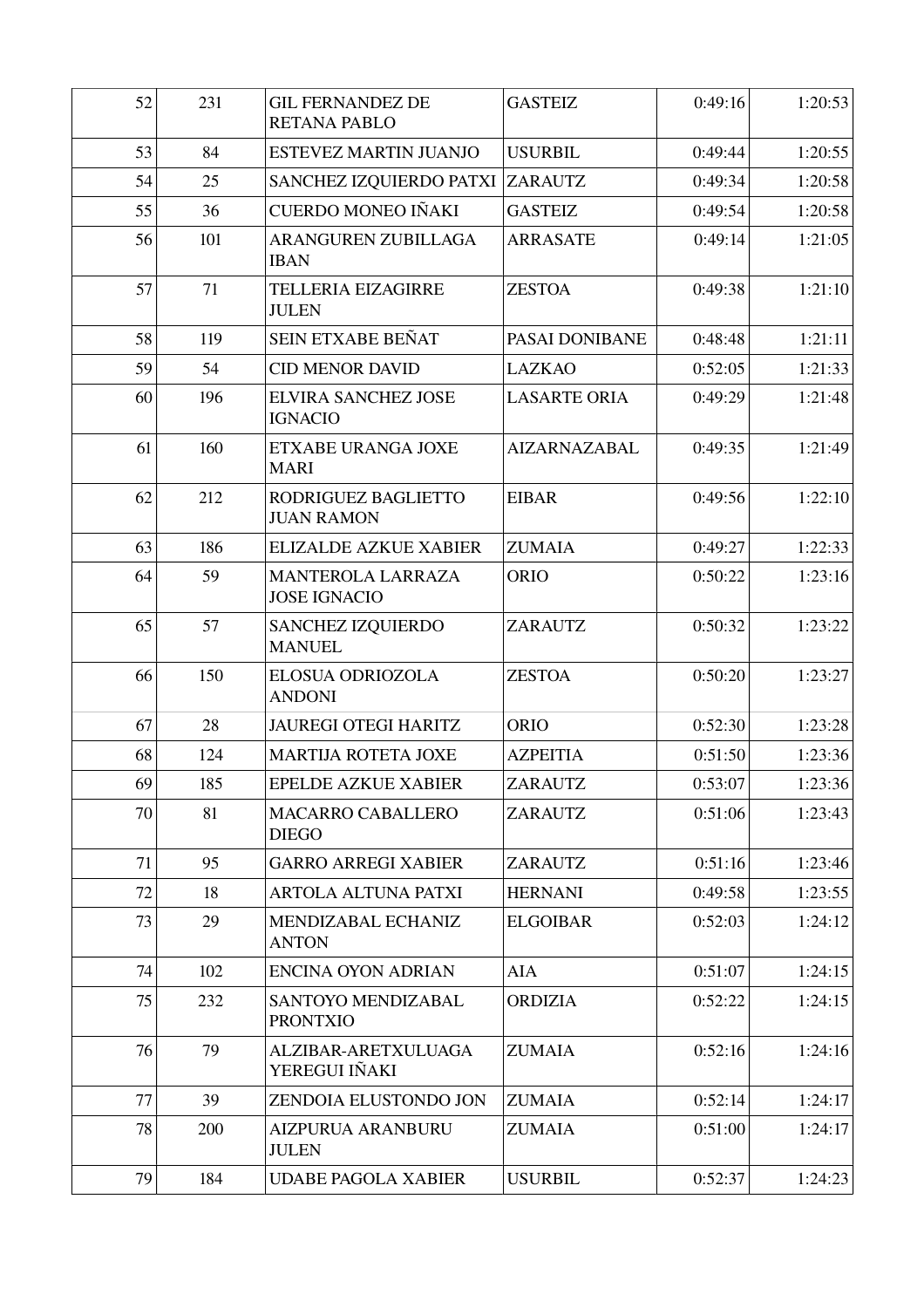| 80  | 107 | <b>ETXABE ZULAIKA IBON</b>                  | <b>ZARAUTZ</b>      | 0:51:14 | 1:24:31 |
|-----|-----|---------------------------------------------|---------------------|---------|---------|
| 81  | 110 | <b>ARTANO IZETA JON</b>                     | <b>ZESTOA</b>       | 0:52:42 | 1:24:31 |
| 82  | 126 | <b>JAURRIETA URRUTIA MIKEL</b>              | <b>HONDARRIBIA</b>  | 0:52:40 | 1:24:33 |
| 83  | 83  | <b>LAZCANO URBIETA EGOITZ</b>               | <b>ZUMAIA</b>       | 0:53:18 | 1:24:41 |
| 84  | 112 | <b>AZKUE ETXEBERRIA IBAN</b>                | <b>GETARIA</b>      | 0:52:39 | 1:24:44 |
| 85  | 217 | <b>ALKORTA</b><br>ERAUNZETAMURGIL PEIO      | <b>ANDOAIN</b>      | 0:53:54 | 1:24:50 |
| 86  | 222 | <b>AUZMENDI MENDIBE IGOR</b>                | <b>ORDIZIA</b>      | 0:53:15 | 1:24:53 |
| 87  | 176 | <b>ARANBURU ARANBURU</b><br><b>JUANJO</b>   | <b>ZUMARRAGA</b>    | 0:51:40 | 1:24:54 |
| 88  | 199 | <b>GOIA ARRESE CARLOS</b>                   | <b>DONOSTIA</b>     | 0:52:44 | 1:24:55 |
| 89  | 158 | <b>BIDEBURU ORMAETXEA</b><br><b>JOSU</b>    | <b>ARAMAIO</b>      | 0:52:29 | 1:25:00 |
| 90  | 64  | <b>BERAZA SEÑOR OSCAR</b>                   | <b>ZARAUTZ</b>      | 0:52:11 | 1:25:00 |
| 91  | 205 | <b>MARIN ASTOBIETA TXETXU</b>               | <b>GORLIZ</b>       | 0:53:10 | 1:25:04 |
| 92  | 182 | <b>ALBERDI COLLANTES</b><br><b>JOXEAN</b>   | ZIZURKIL            | 0:51:31 | 1:25:11 |
| 93  | 175 | PATA GARCIA UNAI                            | <b>OÑATI</b>        | 0:52:32 | 1:25:11 |
| 94  | 163 | <b>URTEAGA FERNANDEZ</b><br><b>ANDONI</b>   | <b>OÑATI</b>        | 0:52:12 | 1:25:12 |
| 95  | 181 | PELAEZ ZABALA EVA                           | <b>ANDOAIN</b>      | 0:51:38 | 1:25:12 |
| 96  | 44  | MENDIZABAL IBARBIA<br><b>JOSEBA</b>         | <b>ZIZURKIL</b>     | 0:53:34 | 1:25:18 |
| 97  | 224 | ARANCETA GARDEAZABAL<br><b>IÑAKI</b>        | <b>ZORNOTZA</b>     | 0:52:53 | 1:25:28 |
| 98  | 72  | <b>BERGARA ELORTZA</b><br><b>XABIER</b>     | <b>AIZARNA</b>      | 0:52:18 | 1:25:32 |
| 99  | 230 | <b>AIZPURUA IBAÑEZ</b><br><b>HARriKAITZ</b> | <b>DEBA</b>         | 0:53:20 | 1:25:32 |
| 100 | 179 | <b>ALDAZABAL ALDALUR</b><br><b>IOSU</b>     | <b>AZKOITIA</b>     | 0:52:09 | 1:25:39 |
| 101 | 115 | ORUESAGASTI ALTUNA<br><b>IñIGO</b>          | <b>AZKOITIA</b>     | 0:52:07 | 1:25:51 |
| 102 | 111 | <b>ARTANO IZETA ROMAN</b>                   | <b>ZESTOA</b>       | 0:52:45 | 1:25:59 |
| 103 | 166 | <b>SESMA EIZAGIRRE JOSEBA</b>               | <b>ZUMAIA</b>       | 0:52:50 | 1:26:06 |
| 104 | 165 | ASTIAZARAN SALEGI<br><b>ARKAITZ</b>         | <b>LASTUR</b>       | 0:48:36 | 1:26:15 |
| 105 | 159 | <b>ZUBICARAY MARTINEZ</b><br><b>AITOR</b>   | <b>EIBAR</b>        | 0:54:51 | 1:26:25 |
| 106 | 203 | <b>GOROSTIZAGA ARBIDE</b><br><b>UNAI</b>    | <b>ARRANKUDIAGA</b> | 0:54:41 | 1:26:30 |
| 107 | 48  | ETXABE IRIBAR IRIBAR<br><b>BEÑAT</b>        | <b>GETARIA</b>      | 0:52:52 | 1:26:34 |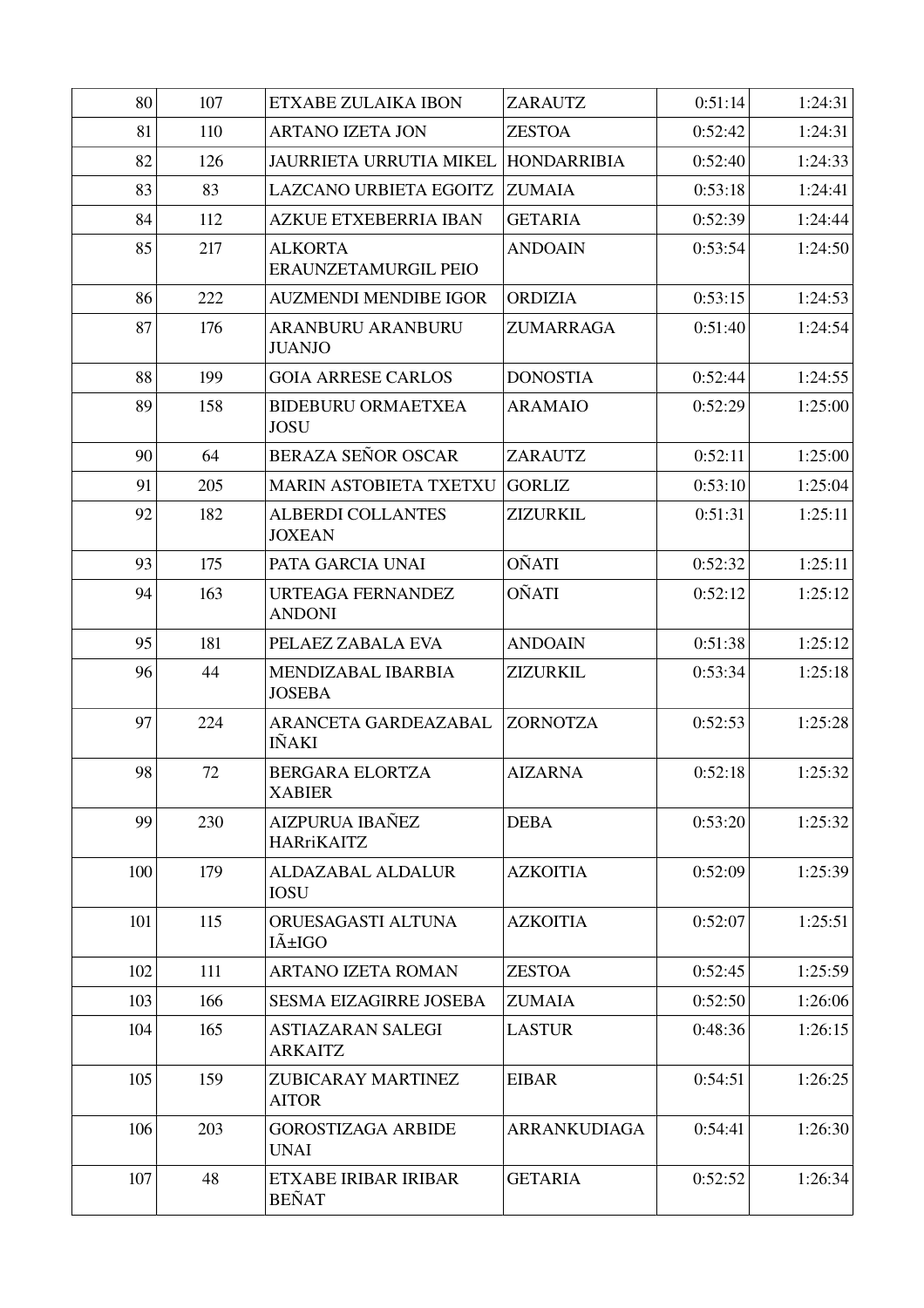| 108 | 117 | OSINALDE ELORZA IÑIGO                        | <b>ORMAIZTEGI</b> | 0:52:35 | 1:26:36 |
|-----|-----|----------------------------------------------|-------------------|---------|---------|
| 109 | 46  | OÑEDERRA OLAIZOLA JOSE<br><b>ANGEL</b>       | <b>AIZARNA</b>    | 0:53:04 | 1:26:39 |
| 110 | 210 | ZUBIAURRE ULACIA OSKAR                       | <b>ZARAUTZ</b>    | 0:53:43 | 1:26:55 |
| 111 | 62  | OIARZABAL OLAZABAL<br><b>NAXARIO</b>         | <b>ZARAUTZ</b>    | 0:52:55 | 1:26:55 |
| 112 | 51  | <b>ELDUAYEN PEREDA AITOR</b>                 | <b>EIBAR</b>      | 0:54:12 | 1:27:05 |
| 113 | 123 | <b>MAKAZAGA ASURMENDI</b><br><b>OIER</b>     | <b>ATAUN</b>      | 0:54:34 | 1:27:12 |
| 114 | 106 | OSTOLAZA AIZPURUA JOSE<br><b>LUIS</b>        | <b>GETARIA</b>    | 0:53:16 | 1:27:23 |
| 115 | 30  | <b>GABILONDO ZUBIMENDI</b><br><b>DANEL</b>   | <b>GETARIA</b>    | 0:52:48 | 1:27:30 |
| 116 | 26  | <b>SILVAN SUBIÑAS MIKEL</b>                  | <b>ZARAUTZ</b>    | 0:53:53 | 1:27:39 |
| 117 | 145 | <b>ITURBE ZUBIZARRETA</b><br><b>ANDONI</b>   | <b>GETARIA</b>    | 0:50:59 | 1:27:40 |
| 118 | 35  | <b>FRANCO HERRAEZ PEDRO</b><br><b>MANUEL</b> | <b>GUEÑES</b>     | 0:54:05 | 1:27:42 |
| 119 | 120 | <b>RIVIERE BARRIERE</b><br><b>TERENCE</b>    | <b>ASSAT</b>      | 0:54:26 | 1:28:04 |
| 120 | 77  | LARRRAÑAGA LARRAÑAGA AZKOITIA<br>IÑAKI       |                   | 0:54:39 | 1:28:05 |
| 121 | 32  | AMENABAR ZULAIKA<br><b>JOKIN</b>             | ZIZURKIL          | 0:54:47 | 1:28:05 |
| 122 | 97  | MENDIZABAL BALENCIAGA<br><b>JESUS ANGEL</b>  | <b>ZUMAIA</b>     | 0:55:12 | 1:28:17 |
| 123 | 146 | URIARTE ELORRIAGA<br><b>AITOR</b>            | <b>ETXEBARRI</b>  | 0:54:27 | 1:28:19 |
| 124 | 93  | <b>MORENO EROSTARBE</b><br><b>MIGUEL</b>     | <b>ORIO</b>       | 0:54:25 | 1:28:29 |
| 125 | 214 | <b>MAYOZ MANCISIDOR</b><br><b>ABBAT</b>      | <b>AGINAGA</b>    | 0:54:55 | 1:28:37 |
| 126 | 127 | KORTA EGAÑA AITOR                            | <b>ZARAUTZ</b>    | 0:53:55 | 1:28:47 |
| 127 | 14  | <b>QUINTANO ZAMAKONA</b><br><b>EDU</b>       | <b>ZARAUTZ</b>    | 0:54:07 | 1:28:49 |
| 128 | 191 | <b>MARTINEZ IRAOLA MIKEL</b>                 | <b>IRURA</b>      | 0:54:22 | 1:28:51 |
| 129 | 49  | ALVAREZ NICOLAY ENEKO                        | <b>IRUÑEA</b>     | 0:55:04 | 1:28:54 |
| 130 | 34  | LANDA TELLERIA IÑAKI                         | <b>ZARAUTZ</b>    | 0:56:00 | 1:29:00 |
| 131 | 60  | <b>GONZALEZ LETURIONDO</b><br><b>JON</b>     | <b>ZUMAIA</b>     | 0:54:28 | 1:29:04 |
| 132 | 68  | <b>ATXUTEGI ARRIAGA LEIRE</b>                | <b>ZUMAIA</b>     | 0:53:32 | 1:29:18 |
| 133 | 201 | PEÑAGARIKANO SARASOLA<br>IÑAKI               | <b>DONOSTIA</b>   | 0:54:10 | 1:29:21 |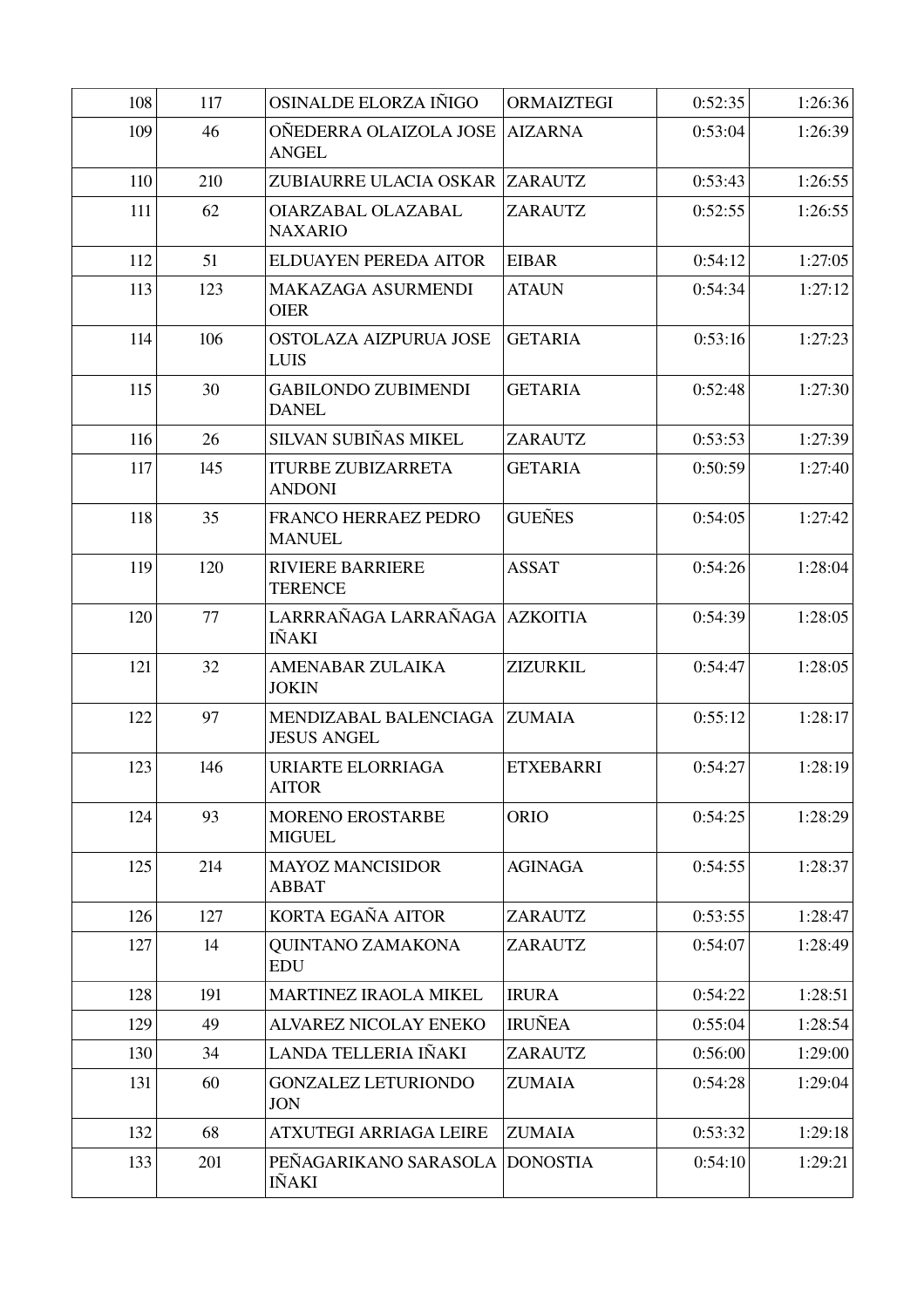| 134 | 206            | LARRAMENDI AZKOITIA<br><b>JUANJO</b>          | <b>EIBAR</b>        | 0:54:52 | 1:29:39 |
|-----|----------------|-----------------------------------------------|---------------------|---------|---------|
| 135 | 207            | MUGARZA FERNANDEZ<br><b>IGOR</b>              | <b>AMOREBIETA</b>   | 0:54:57 | 1:29:43 |
| 136 | 98             | ARRUE GURRUTXAGA JON                          | <b>AIZARNA</b>      | 0:53:37 | 1:29:51 |
| 137 | 162            | <b>IGARZA ZALDUA MIKEL</b>                    | ZUMARRAGA           | 0:55:39 | 1:29:52 |
| 138 | 118            | <b>BENGOETXEA LOIDI MIKEL</b>                 | <b>ZARAUTZ</b>      | 0:55:46 | 1:30:00 |
| 139 | 53             | <b>MARTIN IRASTORZA</b><br><b>ENDIKA</b>      | <b>ARROA BEHEA</b>  | 0:55:57 | 1:30:05 |
| 140 | 156            | ORUESAGASTI MUÑOZ<br><b>ARITZ</b>             | <b>AZKOITIA</b>     | 0:55:25 | 1:30:06 |
| 141 | 133            | <b>REZOLA EIZAGIRREE</b><br><b>JOSEBA</b>     | <b>USURBIL</b>      | 0:57:22 | 1:30:30 |
| 142 | $\overline{4}$ | <b>BERECIARTUA IRURETA</b><br><b>AITOR</b>    | <b>ZARAUTZ</b>      | 0:55:18 | 1:30:43 |
| 143 | 80             | <b>ARIZAGA VERGARA IKER</b>                   | <b>AIZARNAZABAL</b> | 0:55:06 | 1:30:48 |
| 144 | 136            | ERKIZIA ZABALA<br><b>GARIKOITZ</b>            | <b>ORIO</b>         | 0:54:15 | 1:31:12 |
| 145 | 137            | <b>IPARRAGIRRE ALTUNA</b><br><b>HARKAITZ</b>  | <b>USURBIL</b>      | 0:54:37 | 1:31:12 |
| 146 | 157            | <b>IRURETAGOIENA URBIETA</b><br><b>SEBER</b>  | <b>ZARAUTZ</b>      | 0:57:05 | 1:31:15 |
| 147 | 6              | DE MIGUEL HERNANDEZ<br><b>JUAN JOSE</b>       | <b>DURANGO</b>      | 0:56:32 | 1:31:15 |
| 148 | 167            | ZUBIMENDI MARTIKORENA<br><b>AGUSTIN</b>       | <b>ZUMAIA</b>       | 0:56:55 | 1:31:36 |
| 149 | 22             | EGAÑA ESTEIBAR UNAI                           | <b>ZUMAIA</b>       | 0:56:58 | 1:31:36 |
| 150 | 108            | <b>ESPALLARGAS SANCHO</b><br><b>GUILLERMO</b> | <b>ZARAUTZ</b>      | 0:55:56 | 1:31:56 |
| 151 | 227            | <b>MARTIARENA ARREGI</b><br><b>ALEX</b>       | <b>ARRASATE</b>     | 0:55:51 | 1:32:10 |
| 152 | 56             | <b>MITXELENA BETI URKO</b>                    | <b>ZARAUTZ</b>      | 0:55:28 | 1:32:14 |
| 153 | 61             | UGALDE USANDIZAGA JON                         | <b>ZARAUTZ</b>      | 0:57:48 | 1:32:30 |
| 154 | 100            | <b>BOLIVAR RIPOLL IGNACIO</b>                 | <b>OÑATI</b>        | 0:57:15 | 1:32:33 |
| 155 | 69             | <b>VALLESPIR PRIOLEAU</b><br><b>THIERRY</b>   | <b>ZARAUTZ</b>      | 0:56:48 | 1:32:38 |
| 156 | 12             | <b>TUEROS RODRIGUEZ IGOR</b>                  | <b>EIBAR</b>        | 0:58:24 | 1:32:46 |
| 157 | 11             | <b>TUEROS RODRIGUEZ IBAN</b>                  | <b>EIBAR</b>        | 0:58:23 | 1:32:47 |
| 158 | 9              | LARRAÑAGA HERNANDEZ<br><b>JUAN IÑAZIO</b>     | <b>ZARAUTZ</b>      | 0:54:46 | 1:33:11 |
| 159 | 139            | <b>ILLARRAMENDI IRIBAR</b><br><b>MIKEL</b>    | <b>GETARIA</b>      | 0:56:36 | 1:33:16 |
| 160 | 15             | MATEO ORTEGA TEODORO                          | <b>AGURAIN</b>      | 0:56:53 | 1:33:25 |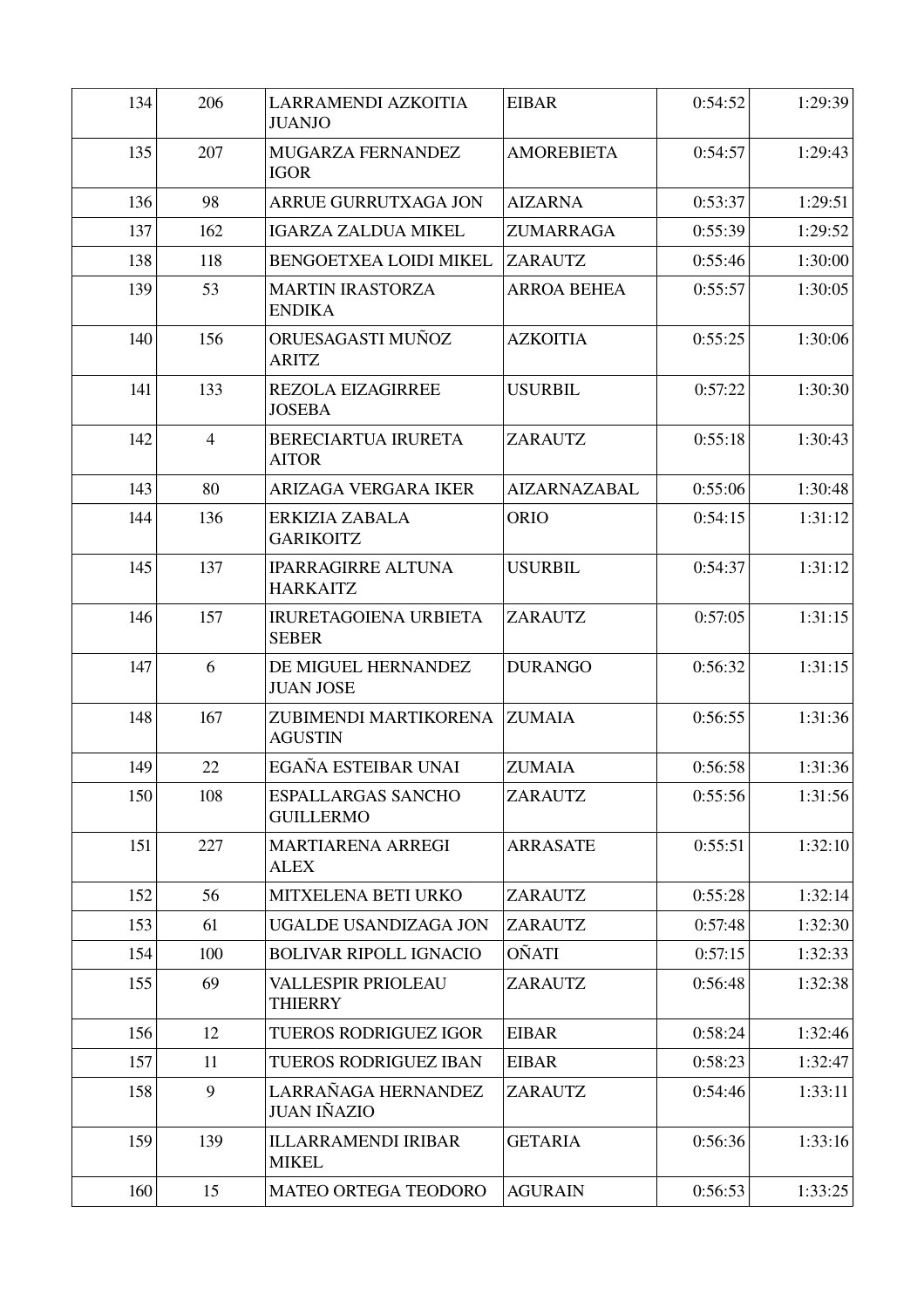| 161 | 16  | URAIN ARRIZABALAGA<br><b>ENEKO</b>          | <b>EIBAR</b>      | 0:58:25 | 1:33:52 |
|-----|-----|---------------------------------------------|-------------------|---------|---------|
| 162 | 188 | <b>AZPIAZU ARRUTI XABI</b>                  | <b>AIA</b>        | 0:58:27 | 1:33:54 |
| 163 | 96  | <b>AZKUE ETXABE IKER</b>                    | <b>ZARAUTZ</b>    | 0:58:02 | 1:33:56 |
| 164 | 86  | <b>ARANBURU AGIRRETXU</b><br><b>OIER</b>    | <b>GETXO</b>      | 0:58:34 | 1:35:09 |
| 165 | 177 | LETAMENDI BELAMENDIA<br>IÑAKI               | <b>LASARTE</b>    | 0:57:45 | 1:36:08 |
| 166 | 41  | <b>VARELA AZKUE GORKA</b>                   | <b>ZARAUTZ</b>    | 1:01:40 | 1:36:43 |
| 167 | 229 | ETXANIZ ARANZIBIA JON                       | <b>DEBA</b>       | 0:59:46 | 1:36:44 |
| 168 | 194 | <b>MADOZ MARTINEZ LUIS</b>                  | <b>SARRIGUREN</b> | 0:59:02 | 1:36:58 |
| 169 | 116 | <b>IRIGOYEN ODRIOZOLA</b><br><b>AITOR</b>   | <b>GETARIA</b>    | 0:57:54 | 1:37:28 |
| 170 | 92  | <b>IRIGOYEN ODRIOZOLA</b><br><b>UXOA</b>    | <b>GETARIA</b>    | 0:58:01 | 1:37:28 |
| 171 | 213 | LEKUNBERRI URKIRI<br><b>MIKEL</b>           | <b>MUTRIKU</b>    | 1:02:36 | 1:37:29 |
| 172 | 66  | FERREIRO MONTERO DAVID                      | <b>DONOSTIA</b>   | 0:58:26 | 1:38:18 |
| 173 | 65  | PERSONA GONZALEZ IKER                       | <b>HERNANI</b>    | 0:58:10 | 1:38:18 |
| 174 | 129 | <b>URRUTIA AGUIRRE</b><br><b>LUCIANO</b>    | <b>BILBAO</b>     | 1:01:24 | 1:38:22 |
| 175 | 114 | MUTIOZABAL ZABALA<br><b>ARITZ</b>           | <b>ZARAUTZ</b>    | 1:02:05 | 1:38:32 |
| 176 | 220 | ALZUGARAI GARCIA ANA                        | <b>USURBIL</b>    | 0:58:22 | 1:38:55 |
| 177 | 131 | ODRIOZOLA OIARZABAL<br>IÑIGO                | <b>ZUMAIA</b>     | 1:01:32 | 1:39:01 |
| 178 | 85  | VIDAL URDANPILETA<br><b>ALFONSO</b>         | <b>USURBIL</b>    | 0:58:42 | 1:39:08 |
| 179 | 221 | ETXEZARRETA RUBIO<br><b>FERNANDO</b>        | <b>HERNANI</b>    | 1:00:07 | 1:39:18 |
| 180 | 134 | <b>BERACIERTO ESPADA IBAI</b>               | <b>ZARAUTZ</b>    | 0:59:53 | 1:39:40 |
| 181 | 174 | <b>IMAZ URRETABIZKAIA</b><br><b>AINHOA</b>  | <b>ORIO</b>       | 1:02:02 | 1:39:56 |
| 182 | 198 | URRETABIZKAIA UDABE<br><b>MARTIN</b>        | <b>ORIO</b>       | 1:02:03 | 1:39:57 |
| 183 | 125 | <b>MARTIJA ROTETA SANTOS</b>                | <b>ZARAUTZ</b>    | 1:03:41 | 1:40:14 |
| 184 | 216 | ZUBIZARRETA ELIZBURU<br><b>MARIJE</b>       | <b>OÑATI</b>      | 1:01:37 | 1:41:13 |
| 185 | 67  | URBIETA ALBERDI JOSEBA                      | <b>ORIO</b>       | 1:03:35 | 1:41:23 |
| 186 | 153 | <b>SAENZ DE VITERI</b><br>FERNANDEZ ALBERTO | <b>EIBAR</b>      | 1:01:22 | 1:41:33 |
| 187 | 154 | <b>TELLERIA MORENO</b><br><b>ALEJANDRO</b>  | <b>EIBAR</b>      | 1:01:23 | 1:41:34 |